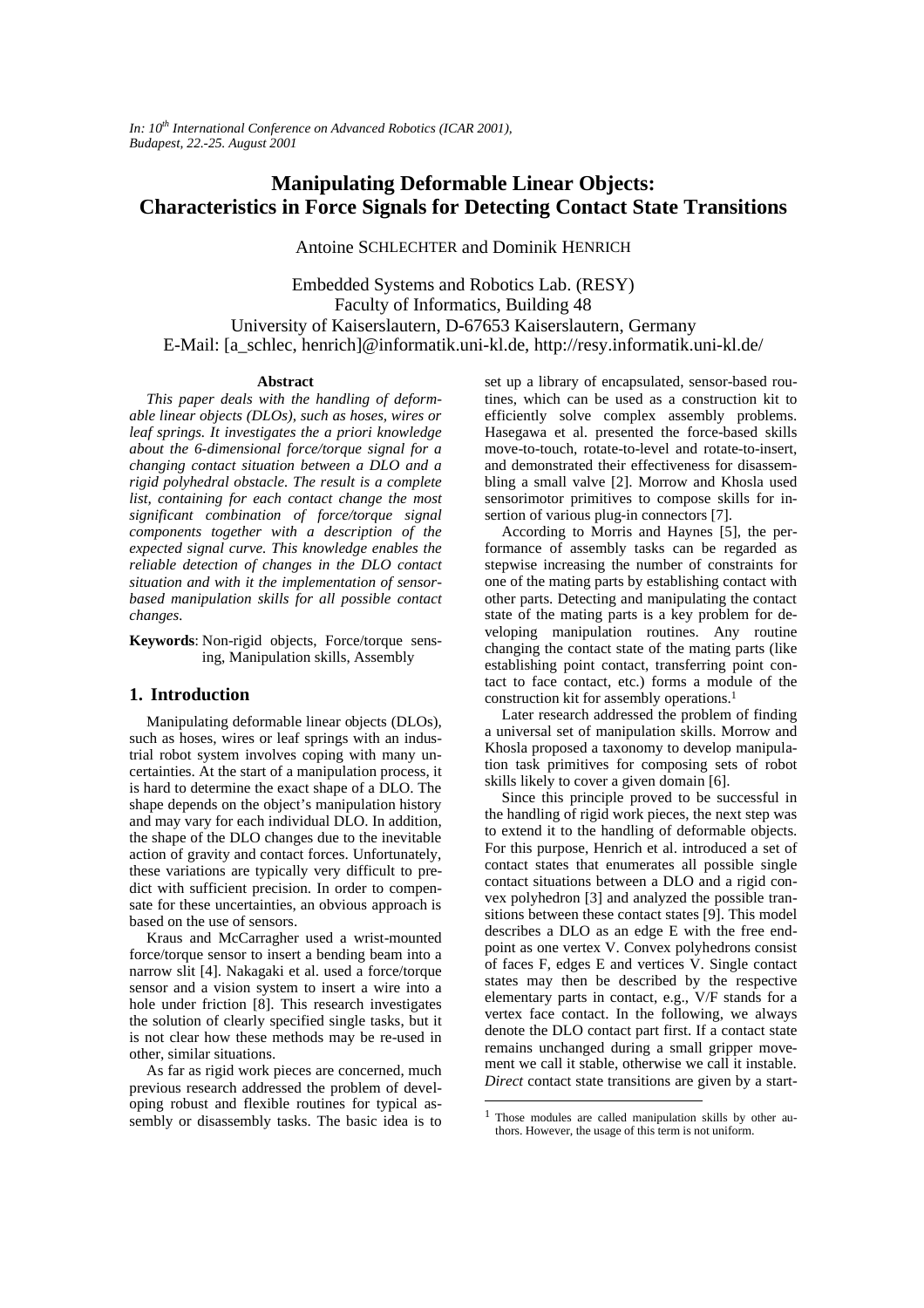ing and an ending state (both stable), *indirect* transitions are given by a starting (stable), a temporary (instable), and an ending state (stable).

Our objective is the implementation of a complete library containing a macro-operation for each contact state transition. The basic approach is the realization of a knowledge-based sense of touch. For a given contact state transition, the force/torque signal during transition is predicted. If the expected signal is successfully detected within the real sensor data, the transition is recognized. Remde [10] followed this approach and performed an intuitive non-vector analysis of the force/torque signals for each transition.

In this paper, a more complete vector oriented study based on a mathematical model is performed. The study makes assumptions about robot motion directions and predicts force and motion directions, together with the expected signals, well suited for an algorithmic recognition process.

The rest of the paper is organized as follows: Section 2 describes the general method for force signal analysis used to detect transitions of contact states. The method is illustrated by two examples in Section 3 and Section 4. Then, Section 5 presents the complete list of characteristics for each transition. The conclusion includes a short evaluation based on a primitive detection algorithm.

# **2. Force signal analysis of contact state transitions**

For easy detection of a given contact state transition, a clear change in the force signal at the transition point in time is needed. This can be a slope change or a discontinuity. Therefore, we assume that for the robot motion, the movement is parallel to the actual/new plane of contact or perpendicular to the new/actual plane of contact. These movements will result in a constant force before/after the transition or in a great force change, respectively. The plane of contact is defined as the contact face, or as the plane containing both the contact edge and the DLO tangent in the contact point.

Based on these assumptions, the force and torque during the transition are first analyzed in a theoretical model. The derived predicted force signals are verified by experiment. Then, a linear combination of the six dimensions of force and torque containing the most significant sensor information for transition detection is specified. Finally, the expected signal is described as a piecewise linear function: it is indicated whether there is a positive-, a negative- or no discontinuity at all (*a*); what the sign of the slope before (*b*) and after (*c*) the transition is; and whether the overall curvature (*d*) is decreasing, constant or increasing. This is done through the quadruple [*a*, *b*, *c*, *d*] with  $a, b, c, d \in \{-1, 0, +1\}$ . (For a formal definition and an illustration, see [1].)

The categories of direct and indirect contact state transitions are separately investigated. In the first case, continuous slope changes that require a more accurate analysis of the complete signal curves are expected. In the second case discontinuities at the point of transition are predicted; thus, the analysis focuses on this specific point.

Here, one example from each of the above categories is examined in detail. As direct contact state transition, the  $E/E\rightarrow E/F$  transition is chosen, since the analysis is clear while still demonstrating the method. The investigation of the indirect transitions is exemplified using the  $E/E\rightarrow E/V\rightarrow E/E$ transition. For a complete analysis please, see [11].

## **3. Example for direct transitions**

The analysis of the  $E/E\rightarrow E/F$  transition is presented here as one example of a direct transition. There are several ways to generate this transition. The robot motion direction can vary from perpendicular to parallel to the face F. Here, the motion direction is assumed to be perpendicular to the edge E and parallel to the face F, as illustrated in Figure 1. The gripper is at height *t* above the face F and inclined at angle *b*. The horizontal distance between the gripper and the edge E is *z*. During the transitional motion, *z* increases while *t* and  $\boldsymbol{b}$  remain constant. The direction *q* of the reaction force *R* thus increases to a maximum of 90° and remains constant after transition.



Figure 1: Direct transition  $E/E\rightarrow E/F$  with motion direction MD perpendicular to E and parallel to F.

Interesting are the curves for the reaction components  $R_{\perp}$ , perpendicular to the face F, and  $R_{\parallel}$ , perpendicular to the edge E and parallel to the face F. Both are regarded as a function of the distance *z* between the gripper and the edge E  $(z \ge \tan(b)t)$ ; for  $z < \tan(b)t$  there is no contact).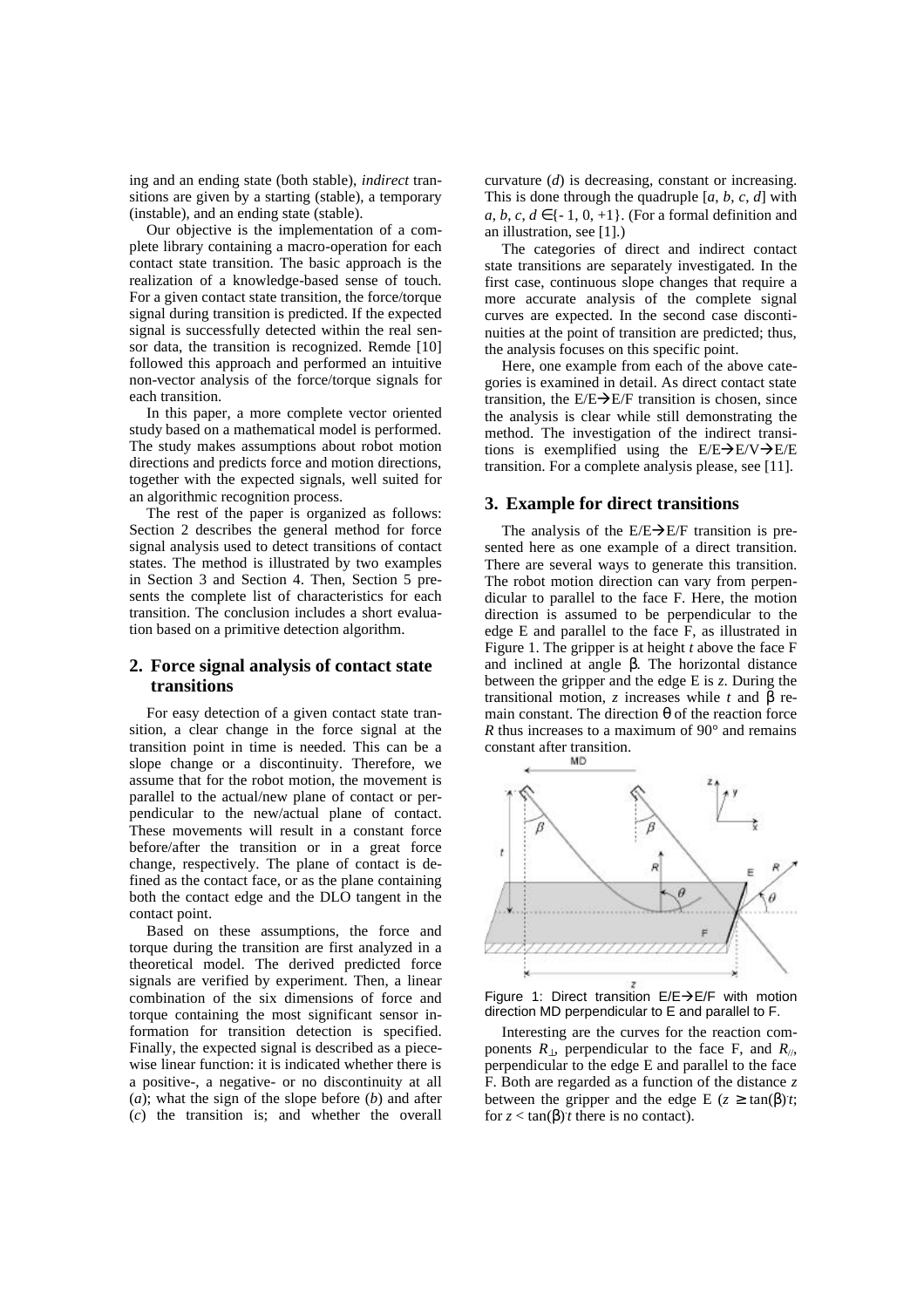We assume an initially straight, homogeneous, and lowly elastically deformable (deformation class E– in [3]) DLO. Thus, the shape of the DLO can be approximated by a cubic curve in the Cartesian coordinate system, with its origin in the gripper and the *X*-axis parallel to the undeformed DLO. Friction is neglected. Detailed analysis and explanations for the formulae can be found in [11]; only final results are presented here.

The point of contact between the DLO and the edge E / face F has the coordinates (*t'*, *z'*), defined as:

$$
t' = \cos(\boldsymbol{b})t + \sin(\boldsymbol{b})z
$$

$$
z' = \cos(\boldsymbol{b}) z + \sin(\boldsymbol{b}) t
$$

The DLO shape  $y(x)$  is then described by the equation  $C_1$  in the pre-transition phase  $(0 = z' = z'_0)$  and by  $C_2$  in the post-transition phase  $(z'_0 = z')$ . Both equations are obtained from a general cubic polynomial, in which all parameters can be expressed in terms of  $z'$ ,  $t'$  and  $\boldsymbol{b}$ . As boundary conditions, the known position of the gripper and the DLO orientation forced by the gripper are used. For *C*1, the fixed position of the point contact at the edge E is used additionally; for  $C_2$ , it is clear there must be a DLO tangent parallel to the face F. For both equations, the deformation energy is minimized while the overall curvature is kept positive.  $C_1$  and  $C_2$  are given as:

$$
C_1: y(x) = -\frac{z'}{2t'^3}x^3 + \frac{3z'}{2t'^2}x^2
$$
  

$$
C_2: y(x) = -\frac{\cot(\beta)^3}{27(\cot(\beta)t'-z')^2}x^3 + \frac{\cot(\beta)^2}{3(\cot(\beta)t'-z')}x^2
$$

The transition takes place at "time"  $z_0$  or  $z'_0$ , when the DLO tangent at edge E is parallel to face F:

$$
z'_{0} = \frac{2t'\cot(\beta)}{3} \Leftrightarrow z_{0} = \frac{(2+\sin(\beta)^{2})t}{\cos(\beta)\sin(\beta)}
$$

The bending moment is proportional to the second derivative of the shape:  $M = M(0) = y''(0)EI$ with *E* describing the elasticity and *I* the inertia of the DLO. Thus, before transition the moment *M* is

$$
M = \frac{3z'}{t'^2} EI = \frac{3\cos(\beta)z - 3\sin(\beta)t}{(\cos(\beta)t + \sin(\beta)z)^2} EI
$$

and after transition it is

$$
M = \frac{2\cot(\beta)^2}{3(\cot(\beta)t' - z')} EI = \frac{2\cos(\beta)^2}{3t\sin(\beta)} EI = const
$$

Dividing the bending moment *M* by the length of the actual lever arm provides the actual force *R*. The components of interest are the coordinates (*R*//,  $R_{\perp}$ ) of  $\overline{R}$  in the initial coordinate system. Before transition, the components

$$
R_{\parallel} = \frac{2t'\cos(\beta) - 3z'\sin(\beta)}{2t'^{2} + 3z'^{2}}M
$$

$$
R_{\perp} = \frac{2t'\sin(\beta) + 3z'\cos(\beta)}{2t'^{2} + 3z'^{2}}M
$$

are observed; after transition, they are

$$
R_{\parallel} = 0
$$
  
\n
$$
R_{\perp} = \frac{M}{(\cos(\mathbf{b})t' - \sin(\mathbf{b})z')(2\cot(\mathbf{b}) + 3\tan(\mathbf{b}))}
$$
  
\n
$$
= \frac{2\cos(\mathbf{b})^2}{3t^2\sin(\mathbf{b})(2\cot(\mathbf{b}) + 3\tan(\mathbf{b}))} EI = const
$$

Figure 2 shows the curves for the reaction components and the bending moment.



Figure 2: Expected curves of forces *R*//, *R*⊥ and moment *M* of a direct  $E/E\rightarrow E/F$  transition, with motion direction perpendicular to E and parallel to F as a function of distance *z* between gripper and E.

For experimental verification, we take the situation from Figure 1. The Cartesian coordinate system for measurements has its *Z*-axis pointing upwards perpendicular to the face F, its *Y*-axis parallel to the edge E and its *X*-axis pointing to the right. As DLO, we use a 30 cm steel ruler. The gripper inclination  $\boldsymbol{b}$  is 30 $^{\circ}$  and the gripper is about  $t = 6$  cm above the table with a horizontal distance of about  $z = 5$  cm to the edge E. Thus, the angle between the face F and the DLO tangent at the contact point is about  $57^\circ$  implicating a slight initial tension of the DLO. Robot speed is 10 mm/s. Force measurements are taken every 100 ms. The low-pass filtered  $E/E\rightarrow E/F$  transition signals are displayed in Figure 3.

For better comparison with the theoretical results, the sensor data is inverted in accordance to the role the components play:  $F_x$  corresponded to  $R_{\parallel}$ ,  $F_z$  to  $R_{\perp}$  and  $-M_y$  to  $M$ .

It should be pointed out that the initial tension was artificially set to zero at the start of robot motion. This explains why the increasing part of  $F_x$  is missing, and why the initial force measurements are higher than those after transition. Additionally, the discontinuities in  $F_x$  and  $F_z$  at the beginning of robot motion (measurement) are due to static friction. With this taken into account, the signals fulfill our theoretical expectations.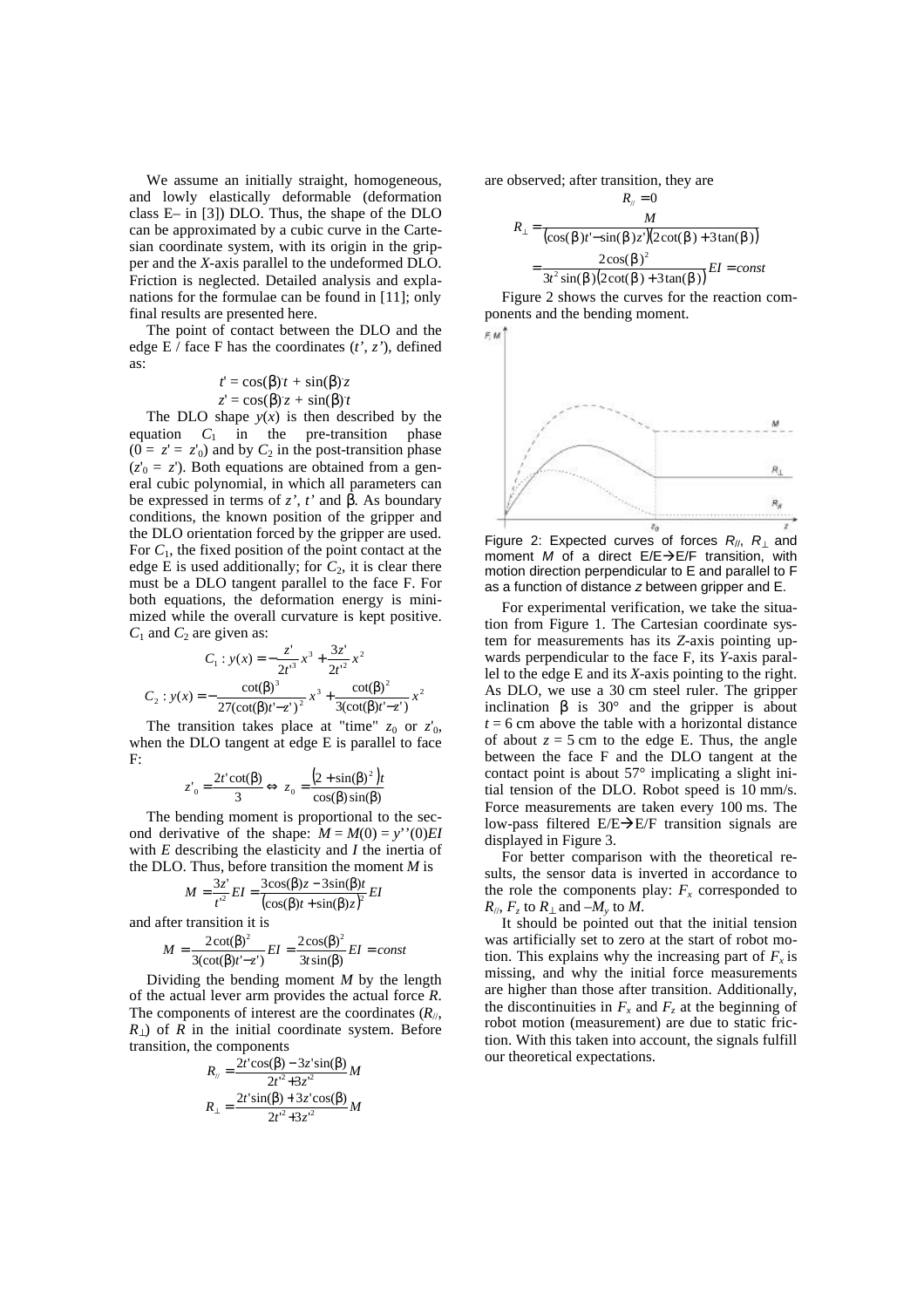

Figure 3: Forces *Fx, Fy, Fz*, moments *Mx, My, Mz*, and observation curve S of a direct  $E/E\rightarrow E/F$  transition with motion direction perpendicular to E and parallel to F.

The transition occurs around measurement 90, and can easily be observed in the moment and in both force curves. For detection, the directions of the reaction force at the beginning of robot motion and of the resulting moment are chosen. The direction of the reaction force changes and the statically observed component suffers an additional decreasing effect. As both the moment and the initial reaction force component signals vary the same way, they are combined into one linear combination to be observed for detection. In the example situation, the observation direction is given as:

$$
S = \frac{1}{\sqrt{2}} \left( \cos(57^\circ) F_x + 0 F_y + \sin(57^\circ) F_z \right)
$$

$$
+ \frac{1}{\sqrt{2}} \left( 0 M_x - 1 M_y + 0 M_z \right)
$$

The predicted curve is describable as piecewise linear function by: no discontinuity  $(a = 0)$ , negative slope  $(b = -1)$ , transition, constant slope  $(c = 0)$ , increasing curvature  $(d = +1)$ .



Figure 4: Forces *Fx, Fy, Fz*, moments *Mx, My, Mz*, and observation curve *S* of a direct E/F→E/E transition with motion direction parallel to F and perpendicular to E.

For the backwards transition  $E/F\rightarrow E/E$ , an inverted behavior is predicted. However, the experimental results in Figure 4 do not exactly fit this prediction. In fact, all measurements are artificially set to zero at the start of robot motion, and there is a remaining tension after the robot motion stopped, explaining why the constant parts all have the same initial value, why decreasing part of  $F_x$  is missing and why the  $F<sub>z</sub>$  component value ends higher than it starts.

The discontinuity in  $F_x$  at the beginning of robot motion is due to static friction and can be neglected. Additionally, the  $F_x$  ( $R_{//}$ ) force signal seems shifted to the right. In fact, the sliding friction force is opposed to the reaction component  $F_x$  $(R_{\ell})$ , with their growth-behavior inverted.

The transition is situated around measurement 30. It can easily be detected in both the moment *M<sup>y</sup>* (*M*) and  $F_z(R_1)$  force curve. Still, the direction of the reaction force at the beginning of robot motion is chosen for detection. In the initial situation, it does not contain the  $F_x$  ( $R_{//}$ ) component. As both the moment and the initial reaction force component signals vary in the same way, after linear combination, the transition is still detectable. In our example situation, the observation direction is:

$$
S = \frac{1}{\sqrt{2}} (0F_x + 0F_y + 1F_z) + \frac{1}{\sqrt{2}} (0M_x - 1M_y + 0M_z)
$$

The expected curve can be described as piecewise linear function by: no discontinuity  $(a = 0)$ , constant slope  $(b = 0)$ , transition, positive slope  $(c = +1)$ , increasing curvature  $(d = +1)$ .

## **4. Example for indirect transitions**

As analysis of direct contact state transitions has been demonstrated, the next case is indirect transitions. The  $E/E_1\rightarrow E/V\rightarrow E/E_2$  transition is presented here as one example.

For this investigation, we use a DLO deformable only in the plane perpendicular to the first obstacle edge  $E_1$ . The gripper is moved with constant speed parallel to  $E_1$  in the direction of  $E_2$ , and the angle between  $E_1$  and  $E_2$  is **a**. See Figure 5.

![](_page_3_Figure_16.jpeg)

Figure 5: Situation of an indirect transition  $E/E_1\rightarrow E/V\rightarrow E/E_2$ . The DLO is deformable within only one plane perpendicular to the Edge  $E_1$ .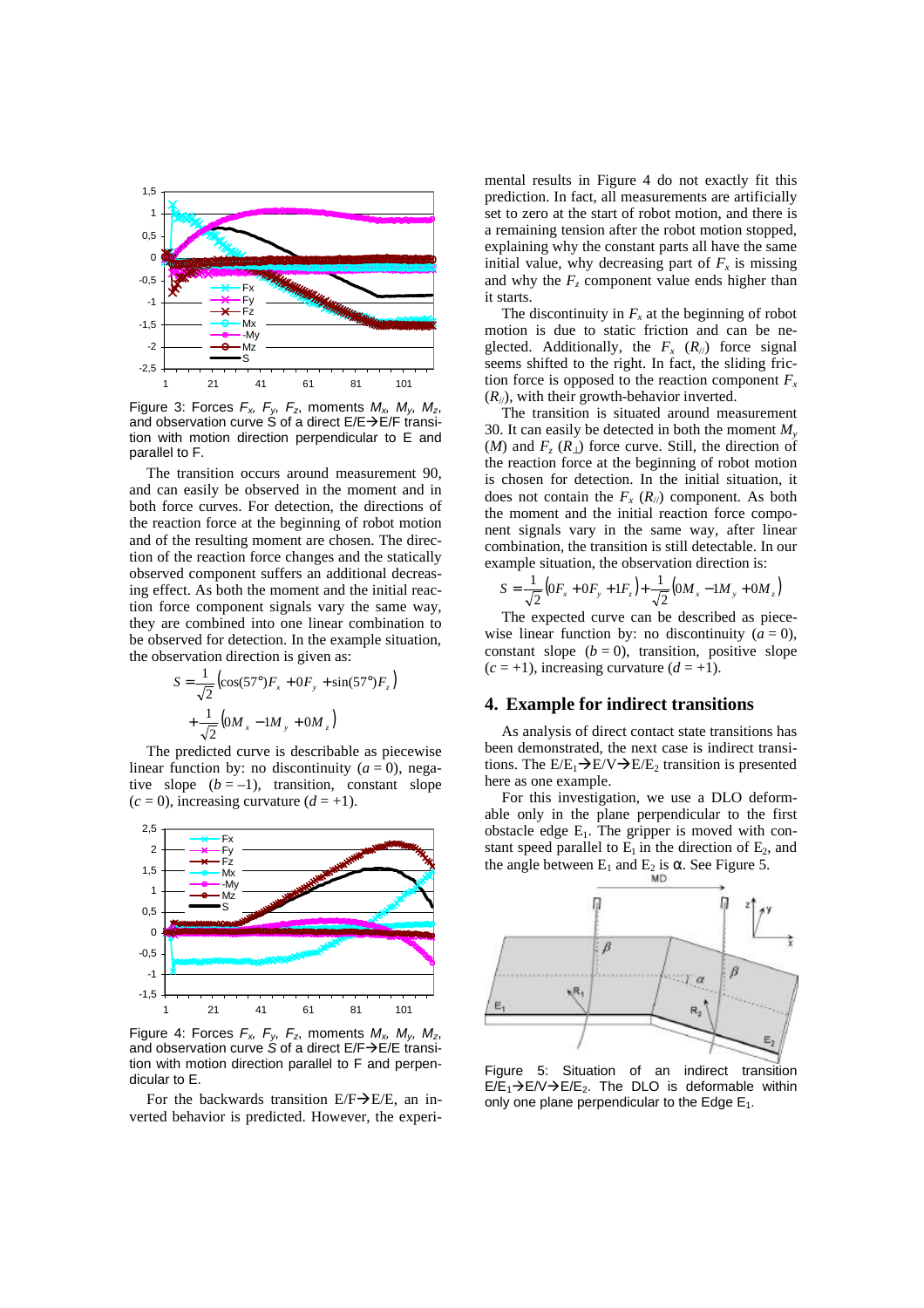Before transition, the reaction force  $R_1$ , perpendicular to  $E_1$  and the DLO tangent at the contact point, is quite obvious. After transition, reaction force  $R_2$  remains, perpendicular to  $E_2$  and the DLO tangent at the contact point. The base directions  $R_{\perp}$ and  $R_{\text{II}}$  are defined, parallel to  $R_{\text{I}}$  and parallel to  $E_{\text{I}}$ in the direction of  $E_2$ , respectively. Thus,  $R_1$  and  $R_2$ can be expressed as components of  $R_{\perp}$  and  $R_{\parallel}$ . Force  $R_{\perp}$  produces a moment  $M_{\parallel}$  around an axis parallel to E<sub>1</sub>, and  $R$ <sup>*|*</sup> produces a moment  $M$ <sup>*|*</sup> around an axis perpendicular to  $E_1$  and the DLO tangent at the contact point.

![](_page_4_Figure_1.jpeg)

Figure 6: Expected curves of forces *R*//, *R*⊥ and moments *M*//, *M*⊥ of an indirect transition  $E/E_1\rightarrow E/V\rightarrow E/E_2$  as a function of the distance *z* between gripper and Edge  $E_2$ . The DLO was deformable in only one plane.

Before the transition, all force and moment components are constant and  $R_{\text{II}}$  and  $M_{\text{II}}$  are known to be zero. At the transition point, the DLO shape is assumed to remain constant (the DLO is only deformable in the plane perpendicular to the edge  $E_1$ ). Thus, the initial bending moment  $M_{\ell\ell}$  remains constant, as does the initial force component  $R_{\perp}$ . The reaction force  $R_2$  has a non-zero  $R_1$  component because the  $R_{\perp}$  component is equal to  $R_I$ , resulting in a non-zero *M*⊥ moment component. After the transition, all force and moment components decrease with decreasing deformation of the DLO. The expected signal curves are shown in Figure 6 and can be described as follows: no discontinuity  $(a = 0)$  or positive discontinuity  $(a = +1)$ , constant slope  $(b = 0)$ , transition, negative slope  $(c = -1)$ , decreasing curvature  $(d = -1)$ .

For the experimental verification shown in Figure 7, we take the situation from Figure 5. The Cartesian coordinate system used has its *X*-axis parallel to edge  $E_1$  in the direction of  $E_2$  and its *Y*axis in the plane of the outlined face. The angle *a* between the edges  $E_1$  and  $E_2$  is 45°. The gripper is about 6 cm above the table with a horizontal distance of about 12 cm to the edge  $E_1$ . All other parameters are as in Section 3. Thus, the angle between the face F and the DLO tangent at the contact point is about 15°. For better comparison with the theoretical results, the sensor data is inverted according to the role the components play:  $F_x$  corresponds to  $R_{\textit{1}},$  *-F*<sub>y</sub> and  $F_z$  to  $R_{\textit{1}},$  *-M*<sub>x</sub> to  $M_{\textit{1}},$  and finally,  $-M$ <sup>*y*</sup> and  $M$ <sup>*z*</sup> correspond to  $M$ <sub>1</sub>.

![](_page_4_Figure_6.jpeg)

Figure 7: Forces *Fx*, *Fy*, *Fz*, moments *Mx*, *My*, *Mz*, and observation curve *S* of an indirect  $E/E_1\rightarrow E/V\rightarrow E/E_2$  transition. The DLO was deformable in the *Y*-*Z*-plane

Again, the measurement components are all artificially set to zero at the start of robot motion, which explains why the constant portions all start with the same value.

At first sight, the signals are as predicted. Upon more detailed viewing, a slight discontinuity in the moment component  $-M_x$  ( $M_{\text{N}}$ ) and in the force component  $F_z(R_{\perp})$  is visible, although these components are expected to be continuous. In fact, at transition, the steel ruler used as DLO is slightly deformed out of the main deformation plane. As the overall bending is not increased, it cannot be expected that the value of the initial moment component is maintained when the axis is moved. The initial force component changed accordingly.

The transition is situated around measurement 58 and can easily be detected by looking for discontinuities. Changing the assumption about DLO deformation at transition, the explanation above is used to make transition detection using discontinuities more robust by taking advantage of the increasing effect of subtracting a negative from a positive discontinuity.

For detection, both the difference between the initial force direction  $R_1$  and the resulting force direction  $R_{\ell}$  and that between the initial moment axis *M*// and the resulting moment direction *M*<sup>⊥</sup> have to be observed. Both differences exhibit the same discontinuities. Unfortunately, neither the slope nor the overall curvature can be determined after transition. In our sample situation the observation direction is given as: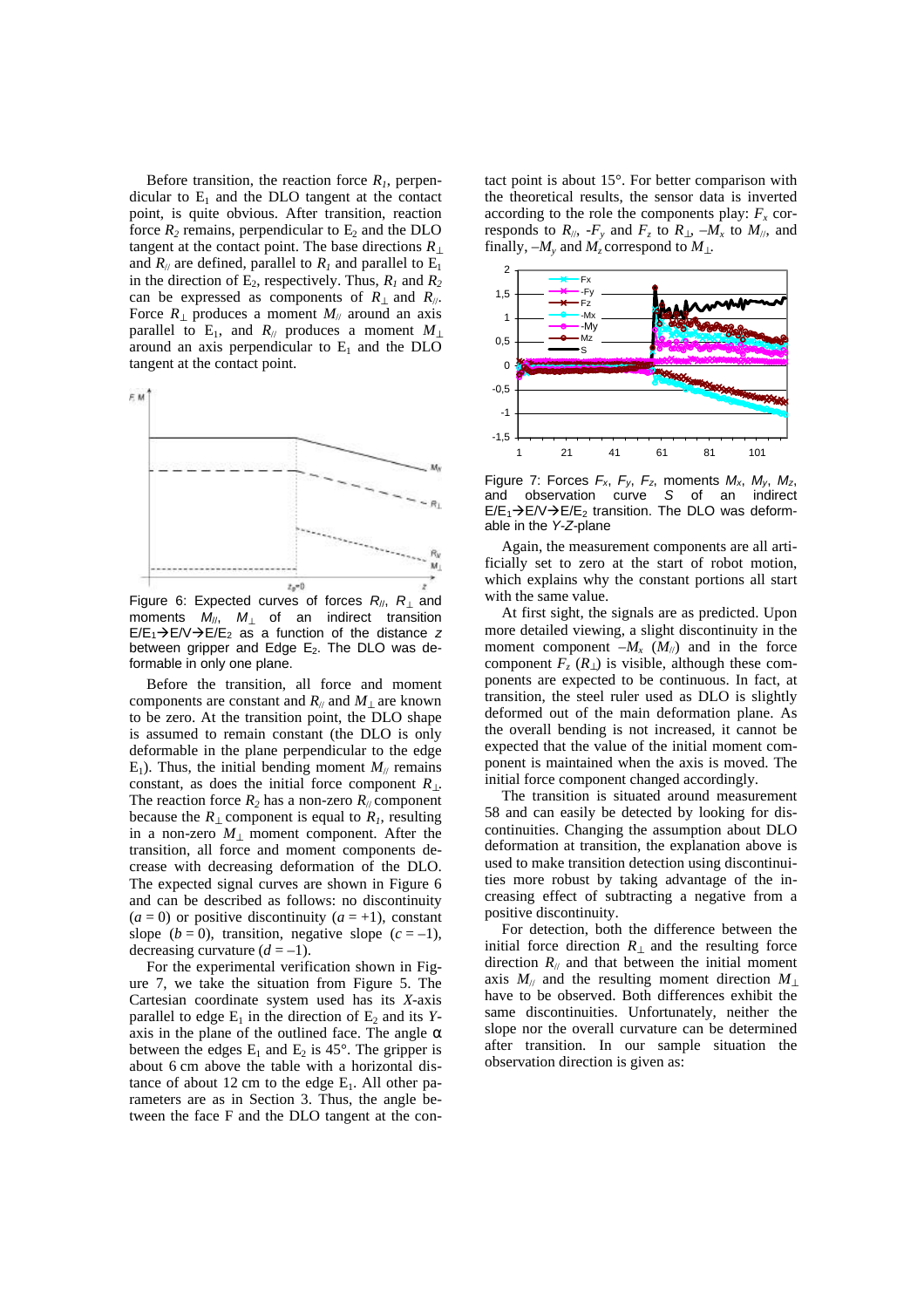$$
S = \frac{1}{\sqrt{2}} (F_x - (-\sin(15^\circ)F_y + \cos(15^\circ)F_z))
$$
  
+ 
$$
\frac{1}{\sqrt{2}} (\frac{1}{\sqrt{2}} (-M_y + M_z) - (-M_x))
$$

The expected signal curve can be described piecewise linear function by: positive discontinuity  $(a = +1)$ , constant slope  $(b = 0)$ , transition, unknown slope  $(c = ?)$ , unknown curvature  $(d = ?)$ .

#### **5. Complete list of characteristics**

Using the same method as described in Section 2 and illustrated in Sections 3 and 4, a significant observation direction together with a piecewise linear function approximating the characteristic signal curve is determined for each of the 21 contact state transitions plus variants. To completely list the observation directions, the following is defined:

- $R_F$  as reaction force direction of face F, perpendicular to this face F,
- $R<sub>E</sub>$  as reaction force direction of edge E, perpendicular to edge E and the DLO tangent at the contact point,
- $R_{X,0}$  as starting reaction force direction
- $R_{X,T}$  as expected reaction force direction after transition
- $R_{X, \perp}$  as reaction force component appearing at transition and perpendicular to  $R_X$
- $M_X$  as moment axis of the reaction force  $F_X$
- $M_{X,0}$  as starting moment axis
- $M_{X,T}$  as expected moment axis after transition
- $M_{X, \perp}$  as moment axis of the reaction force  $R_{X, \perp}$

These general directions can be obtained automatically from transition-specific geometric data, either provided by a robot simulation system or by the user. For a specific transition situation, the directions are calculated as a linear combination of the sensor's six measurement dimensions. The complete list of transition characteristics is given in table 1.

To handle more than one contact at a time, e.g. establishing contact while maintaining the actual contact situation unchanged, required to achieve complex assemblies, it may become necessary to observe only the force and moment opposed to the motion direction.

### **6. Conclusions**

All contact state transitions are implemented using Adept's V+ robot language on a Stäubli RX130 with a 90M31A force/torque sensor from JR3.

 In a first version, a primitive algorithm is used to search for the predicted characteristics in the sensor data. At each step, a window consisting of the last  $N + M$  measuring points is considered. The linear regression *D* over the first *N* measurements as well as the standard error *s* is calculated. If more than *R*% of the next *M* measurements have a distance to *D* greater than *s*, and if those measurements diverge in the right direction, it is assumed that the transition has taken place. Of course, the linear regression is checked for the expected slope before enabling the evaluation of the final detection condition. Other detection algorithms can be found in [10] and [12].

| Transition                                     | Observation             |                                       | Signal                    |
|------------------------------------------------|-------------------------|---------------------------------------|---------------------------|
|                                                | Force                   | Moment                                |                           |
| $N \rightarrow V/F$                            | $R_{\mathrm{F,T}}$      | $M_{\rm F,T}$                         | (0,0,1,1)                 |
| $N \rightarrow E/F$                            | $R_{\rm F,T}$           | $M_{\mathrm{F,T}}$                    | (0,0,1,1)                 |
| $N \rightarrow E/E$                            | $R_{\rm E,T}$           | $M_{\text{E,T}}$                      | (0,0,1,1)                 |
| $V/F\rightarrow N$                             | $R_{F,0}$               | $M_{\mathrm{F},0}$                    | $(0,-1,0,1)$              |
| $E/F\rightarrow N$                             | $R_{\rm F,0}$           | $M_{\rm F,0}$                         | $(0,-1,0,1)$              |
| $E/E \rightarrow N$                            | $R_{\rm E,0}$           | $M_{\rm E,0}$                         | $(0,-1,0,1)$              |
| $\overline{V/F} \rightarrow V/E \rightarrow N$ | $R_{\mathrm{F},0}$      | $M_{\rm E,0}$                         | $(-1,0,?,?)$              |
| E/F→E/V→N                                      | $R_{\mathrm{F},0}$      | $M_{\mathrm{F},0}$                    | $(-1,0,?,?)$              |
| E/E→E/V→N                                      | $R_{\rm E,0}$           | $M_{\rm E,0}$                         | $(-1,0,?,?)$              |
| E/E→V/E→N                                      | $R_{\rm E,0}$           | $M_{\rm E,0}$                         | $(-1, ?, ?, ?)$           |
| $V/F\rightarrow E/F$                           | $R_{\rm F,0}$           | $M_\mathrm{F,0}$                      | (0,1,1,1)                 |
| $E/F \rightarrow V/F$                          | $R_{\rm F,0}$           | $M_{\rm F,0}$                         | $(0,-1,-1,1)$             |
| $E/E \rightarrow E/F1$                         | $R_{\rm E,0}$           | $M_{\rm E,0}$                         | $(0,-1,0,1)$              |
| $E/F \rightarrow E/E1$                         | $R_{\rm F,0}$           | $M_{\rm F,0}$                         | (0,0,1,1)                 |
| $E/E \rightarrow E/F^2$                        | $R_{\rm E,T}$           | $M_{\rm F,T}$                         | $(0,1,\underline{1},1)$   |
| $E/F \rightarrow E/E^2$                        | $R_{\rm F,0}$           | $M_{\rm E,0}$                         | $(0,-1,-1,1)$             |
| $E/E_1 \rightarrow E/V \rightarrow E/E_2$      | $R_{\mathrm{E1},\perp}$ | $M_{\rm E1,\perp}$                    | (1,0,?,?)                 |
|                                                | $-R_{E1}$               | $-M_{\rm E1}$                         |                           |
| E/E→E/V→E/F                                    | $R_{\rm E,\perp}$       | $M_{\rm E, \perp}$ – $M_{\rm E}$      | (1,0,?,?)                 |
|                                                | $-R_{\rm E}$            |                                       |                           |
| $E/F_1 \rightarrow E/V \rightarrow E/F_2$      | $R_{\mathrm{F}1,\perp}$ | $M_{\rm F1, \perp}$                   | (1,0,?,?)                 |
|                                                | $-R_{F1}$               | $-M_{\rm F1}$                         |                           |
| E/F→E/V→E/E                                    | $R_{\rm F, \perp}$      | $M_{\text{F},\perp}$ - $M_{\text{F}}$ | (1,0,?,?)                 |
|                                                | $-R_{\rm F}$            |                                       |                           |
| $V/F_1 \rightarrow V/E \rightarrow V/F_2^3$    | $R_{\mathrm{F1},\perp}$ | $M_{\rm F1, \perp}$                   | (1,0,?,?)                 |
|                                                | $-R_{\rm F1}$           | $-M_{\rm F1}$                         |                           |
| $V/F_1 \rightarrow V/E \rightarrow V/F_2^4$    | $R_{\rm F1}$            | $M_{\rm F1,0}$                        | $\overline{(-1,0,-1,-1)}$ |
|                                                | - $R_{\rm F1,\perp}$    |                                       |                           |
| $V/F_1 \rightarrow V/E \rightarrow V/F_2^5$    | $R_{\rm Fl}$            | $M_{\mathrm{F1.0}}$                   | $(1,0,-1,-1)$             |
|                                                | $+ R_{\rm F1,L}$        |                                       |                           |
| E/E→V/E→V/F                                    | $R_{\rm F, \perp}$ -    | None                                  | $(-1,?,0,?)$              |
| V/F→V/E→E/E                                    | $R_{\rm F}$             | None                                  |                           |
|                                                | $R_{\rm F, \perp}$ –    |                                       | (1,0,?,?)                 |
|                                                | $R_{\rm F}$             |                                       |                           |

1: motion direction parallel to F

2: motion direction perpendicular to F 3: DLO perpendicular to motion direction

4: DLO pointed in motion direction

5: DLO pointed opposed to motion direction

Table 1: Transition characteristics

The robustness of detection is tested for several examples. As a DLO we use a polyamide hose (20 cm long, 6 mm outer and 4 mm inner diameter). Stainless steel obstacles were designed to